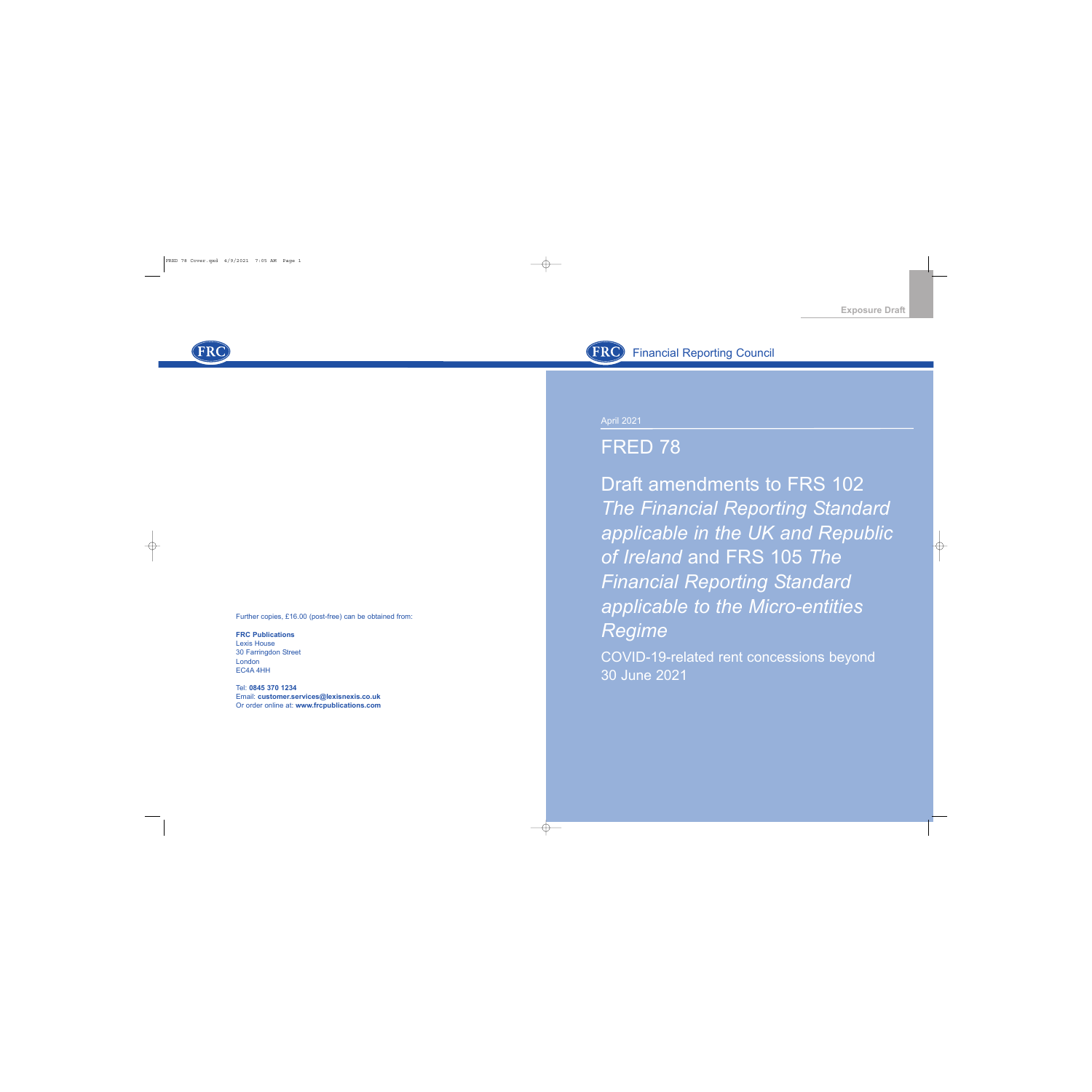The FRC's purpose is to serve the public interest by setting high standards of corporate governance, reporting and audit and by holding to account those responsible for delivering them. The FRC sets the UK Corporate Governance and Stewardship Codes and UK standards for accounting and actuarial work; monitors and takes action to promote the quality of corporate reporting; and operates independent enforcement arrangements for accountants and actuaries. As the Competent Authority for audit in the UK the FRC sets auditing and ethical standards and monitors and enforces audit quality.

The FRC does not accept any liability to any party for any loss, damage or costs howsoever arising, whether directly or indirectly, whether in contract, tort or otherwise from any action or decision taken (or not taken) as a result of any person relying on or otherwise using this document or arising from any omission from it.

© The Financial Reporting Council Limited 2021 The Financial Reporting Council Limited is a company limited by guarantee. Registered in England number 2486368. Registered Office: 8th Floor, 125 London Wall, London EC2Y 5AS

This Financial Reporting Exposure Draft contains material in which the IFRS Foundation holds copyright and which has been reproduced with its permission. The copyright notice is reproduced on page 16.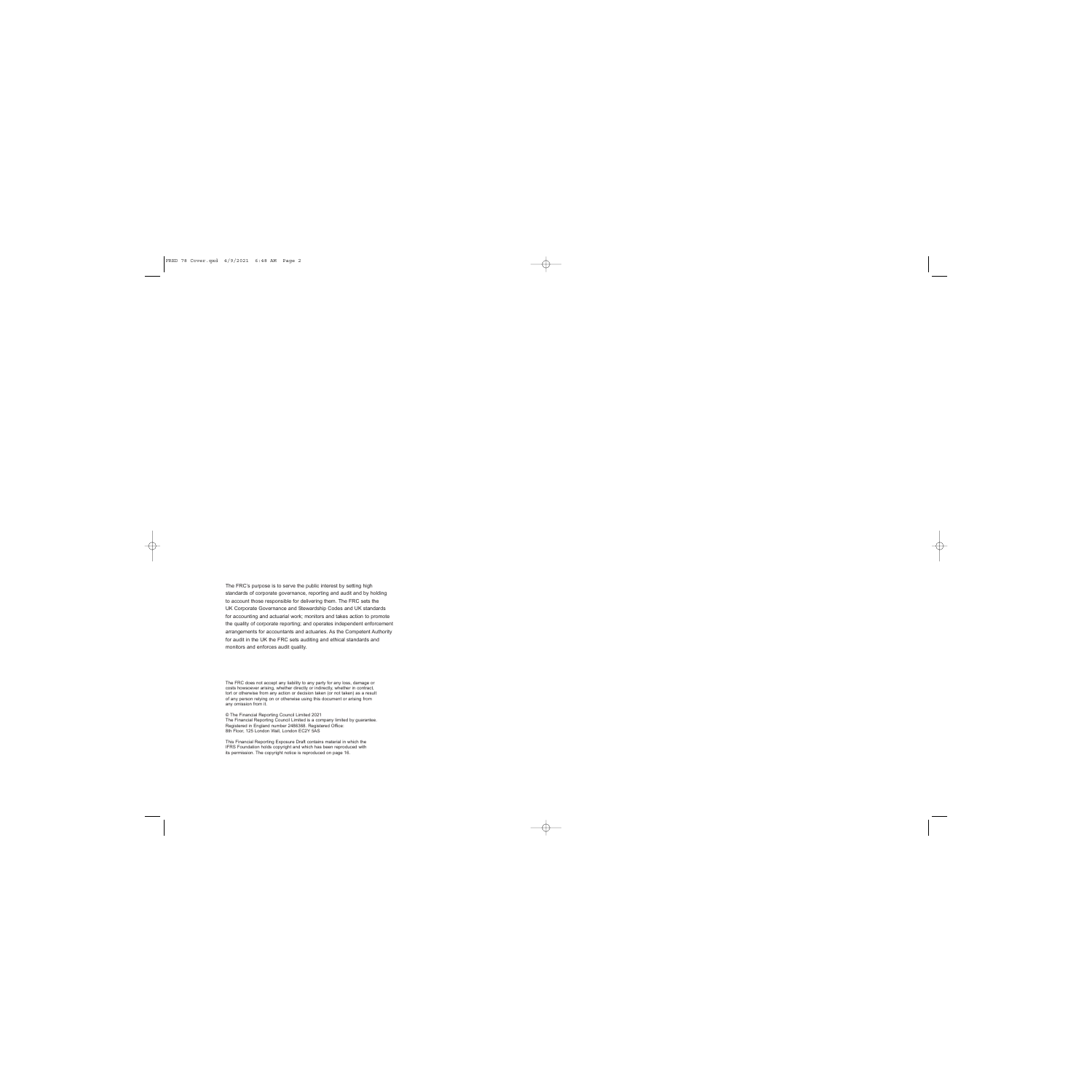

April 2021

# FRED 78

Draft amendments to FRS 102 The Financial Reporting Standard applicable in the UK and Republic of Ireland and FRS 105 The Financial Reporting Standard applicable to the Micro-entities Regime

COVID-19-related rent concessions beyond 30 June 2021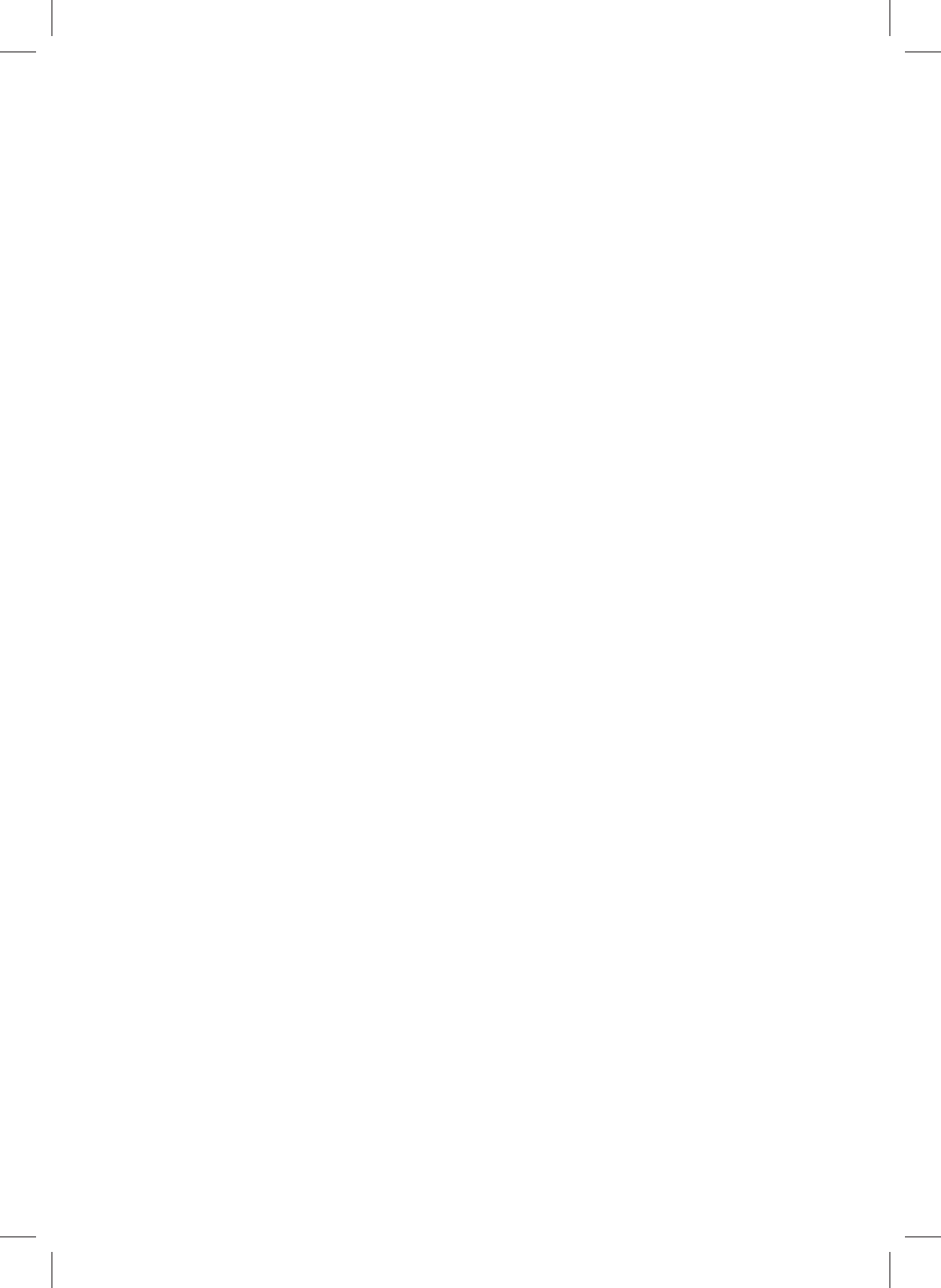## **Contents**

|                                             |                                                                                                                                                                                                                                                                         | Page           |
|---------------------------------------------|-------------------------------------------------------------------------------------------------------------------------------------------------------------------------------------------------------------------------------------------------------------------------|----------------|
| <b>Overview</b>                             |                                                                                                                                                                                                                                                                         | 3              |
| <b>Invitation to comment</b>                |                                                                                                                                                                                                                                                                         | $\overline{4}$ |
|                                             | Draft amendments to FRS 102 The Financial Reporting Standard applicable<br>in the UK and Republic of Ireland                                                                                                                                                            | 5              |
| Section 1                                   | Scope                                                                                                                                                                                                                                                                   | 6              |
| Section 20                                  | Leases                                                                                                                                                                                                                                                                  | $\overline{7}$ |
|                                             | Draft amendments to FRS 105 The Financial Reporting Standard applicable<br>to the Micro-entities Regime                                                                                                                                                                 | 8              |
| Section 1                                   | Scope                                                                                                                                                                                                                                                                   | 9              |
| Section 15                                  | Leases                                                                                                                                                                                                                                                                  | 10             |
| <b>Basis for Conclusions</b>                | FRED 78 Draft amendments to FRS 102 The Financial Reporting Standard<br>applicable in the UK and Republic of Ireland and FRS 105 The Financial<br>Reporting Standard applicable to the Micro-entities Regime -<br>COVID-19-related rent concessions beyond 30 June 2021 | 11             |
| <b>Consultation stage impact assessment</b> |                                                                                                                                                                                                                                                                         | 13             |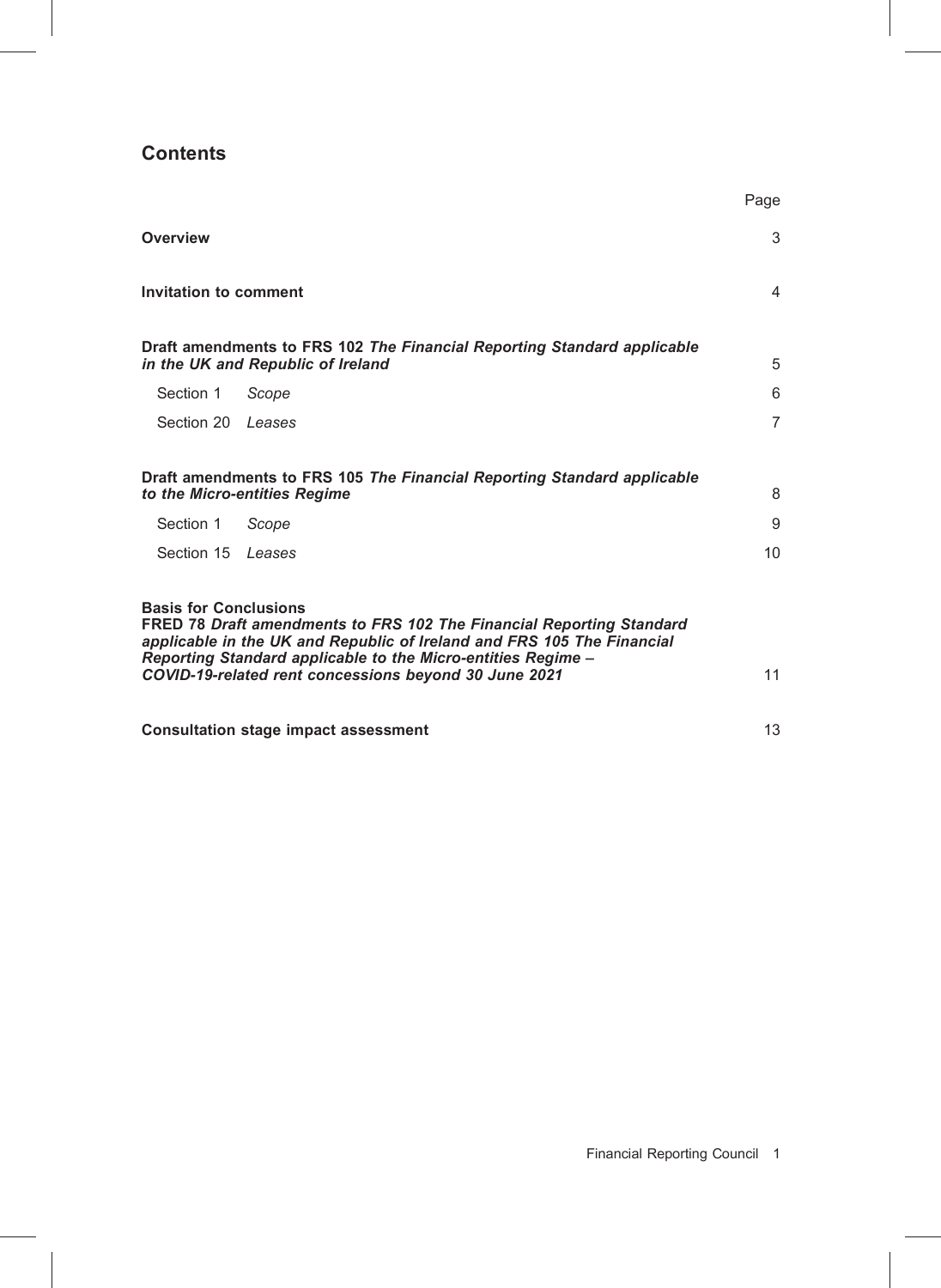2 FRED 78 Draft amendments to FRS 102 and FRS 105 (April 2021)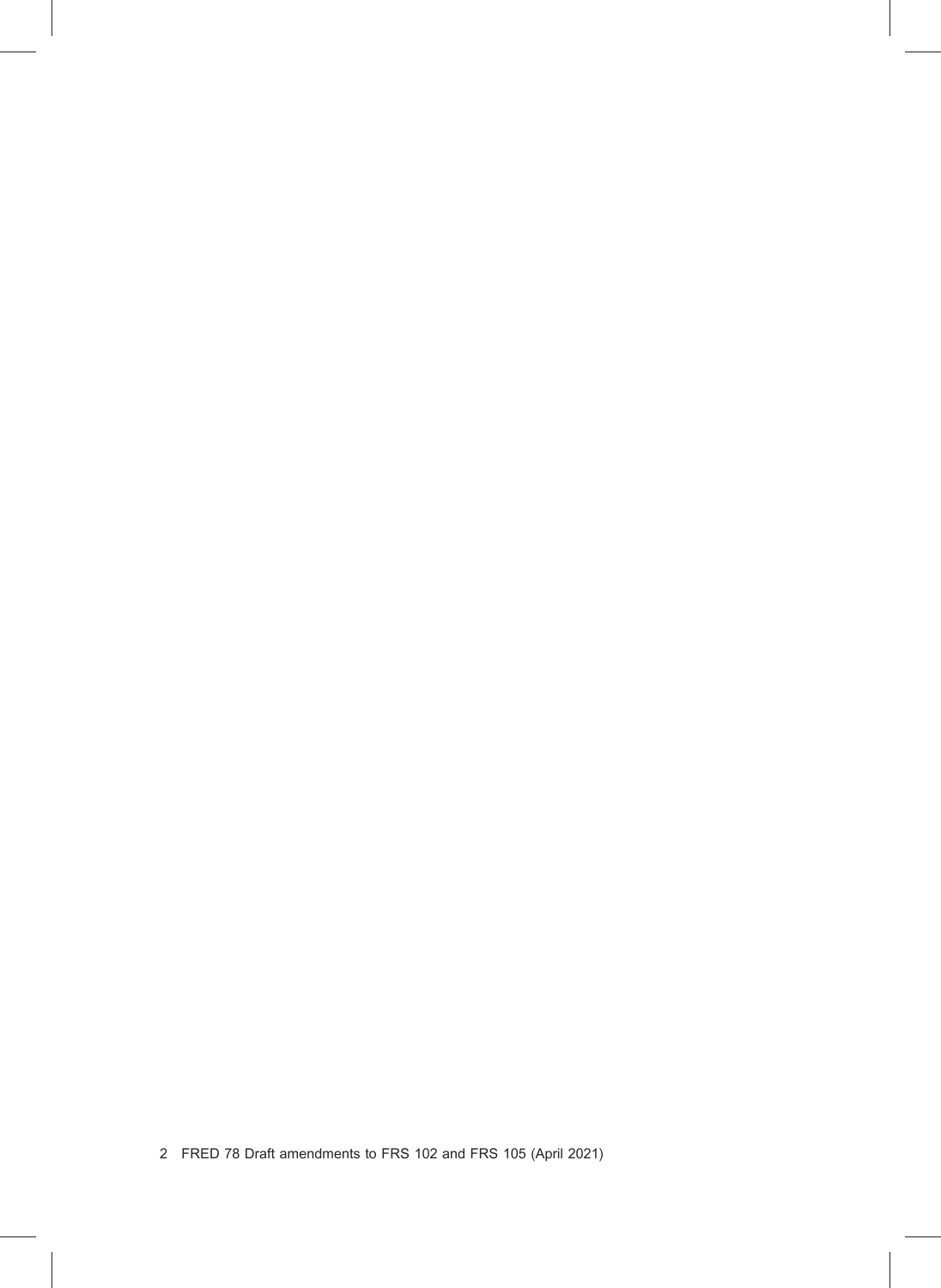## **Overview**

(i) The FRC's overriding objective in setting accounting standards is to enable users of accounts to receive high-quality understandable financial reporting proportionate to the size and complexity of the entity and users' information needs.

## Draft amendments to FRS 102 and FRS 105

- (ii) In October 2020, FRS 102 The Financial Reporting Standard applicable in the UK and Republic of Ireland was amended to require entities to recognise changes in operating lease payments that occur as a direct consequence of the COVID-19 pandemic, and meet specified conditions, on a systematic basis over the periods that the change in lease payments is intended to compensate. The treatment was considered to reflect the economic substance of the intended benefit of these concessions and their temporary nature and improve the consistency of reporting for users of financial statements. Similar amendments were made to FRS 105 The Financial Reporting Standard applicable to the Micro-entities Regime.
- (iii) Amongst other conditions, the requirements introduced by the amendments apply to concessions that result in a reduction to only lease payments originally due on or before 30 June 2021. This time condition was included to limit the requirements to those concessions where the treatment is expected to be reflective of the substance of the concession.
- (iv) This FRED proposes amendments to extend the requirements so that they apply to rent concessions for which any reduction in lease payments affects only payments originally due on or before 30 June 2022, provided the other conditions are met. Extending the existing time condition by 12 months is considered necessary to ensure that concessions with similar characteristics that occur in similar circumstances are accounted for consistently and in a way that best reflects their substance.
- (v) It is proposed that the amendments are effective for accounting periods beginning on or after 1 January 2021, with early application permitted.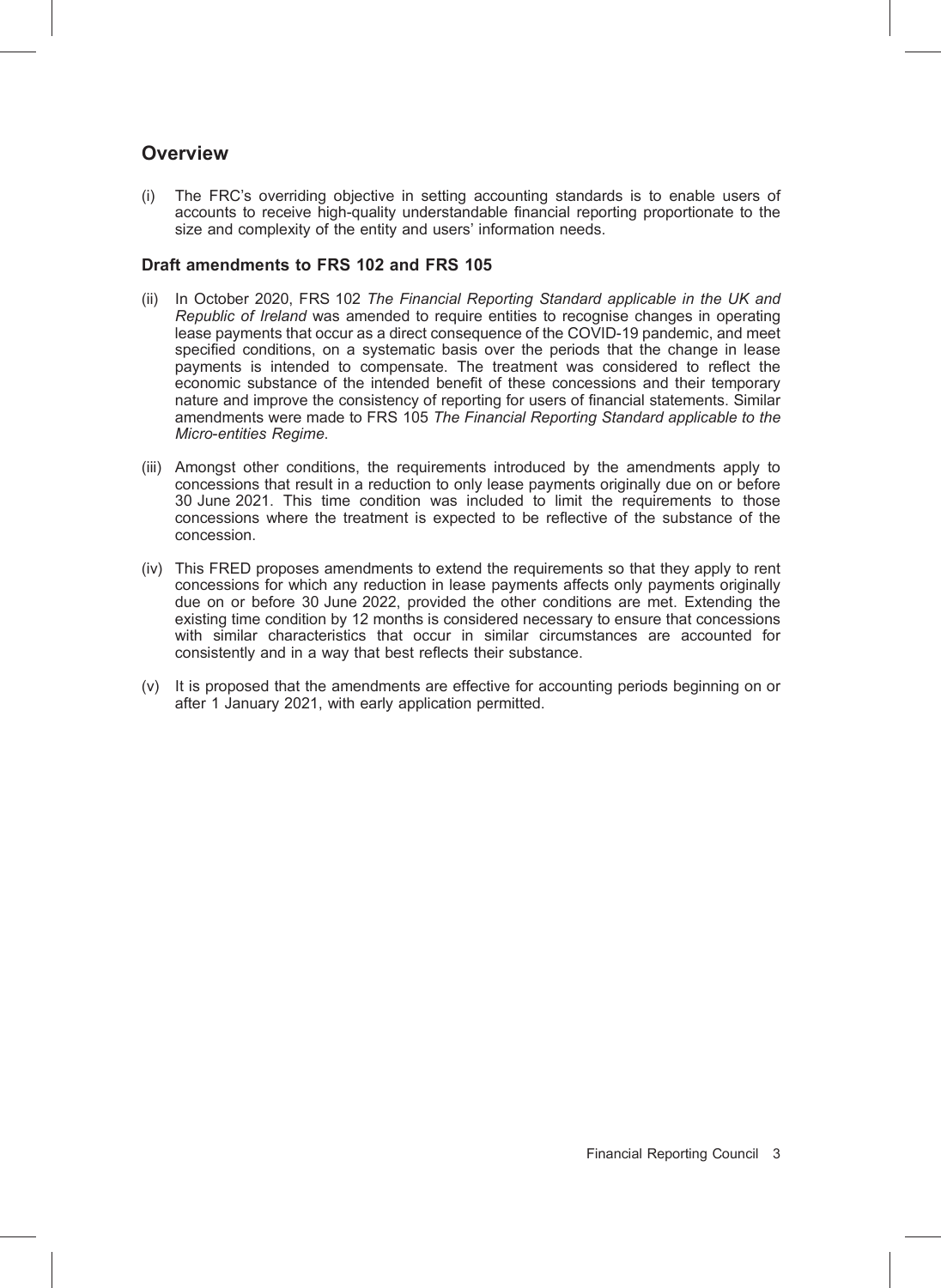## Invitation to comment

1 The FRC is requesting comments on FRED 78 by 11 May 2021. The FRC is committed to developing standards based on evidence from consultation with users, preparers and others. Comments are invited in writing on all aspects of the draft standard. In particular, comments are sought in relation to the questions below.

#### Question 1

Do you agree with the proposed amendments to FRS 102 and FRS 105? If not, why not?

#### Question 2

In relation to the Consultation stage impact assessment, do you have any comments on the costs and benefits identified? Please provide evidence to support your views.

2 Information on how to submit comments and the FRC's policy in relation to responses is set out on page 15.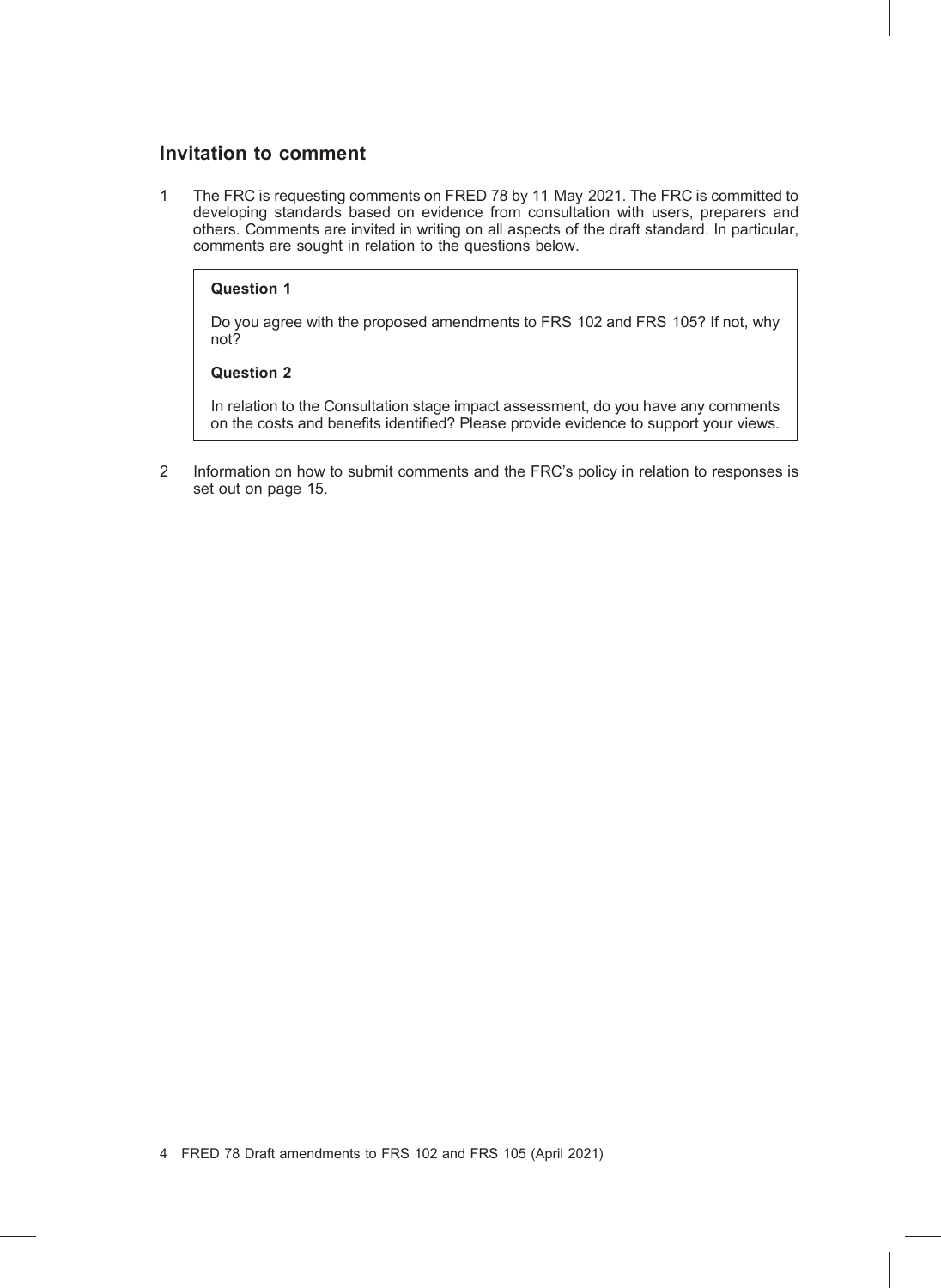Draft amendments to FRS 102 The Financial Reporting Standard applicable in the UK and Republic of Ireland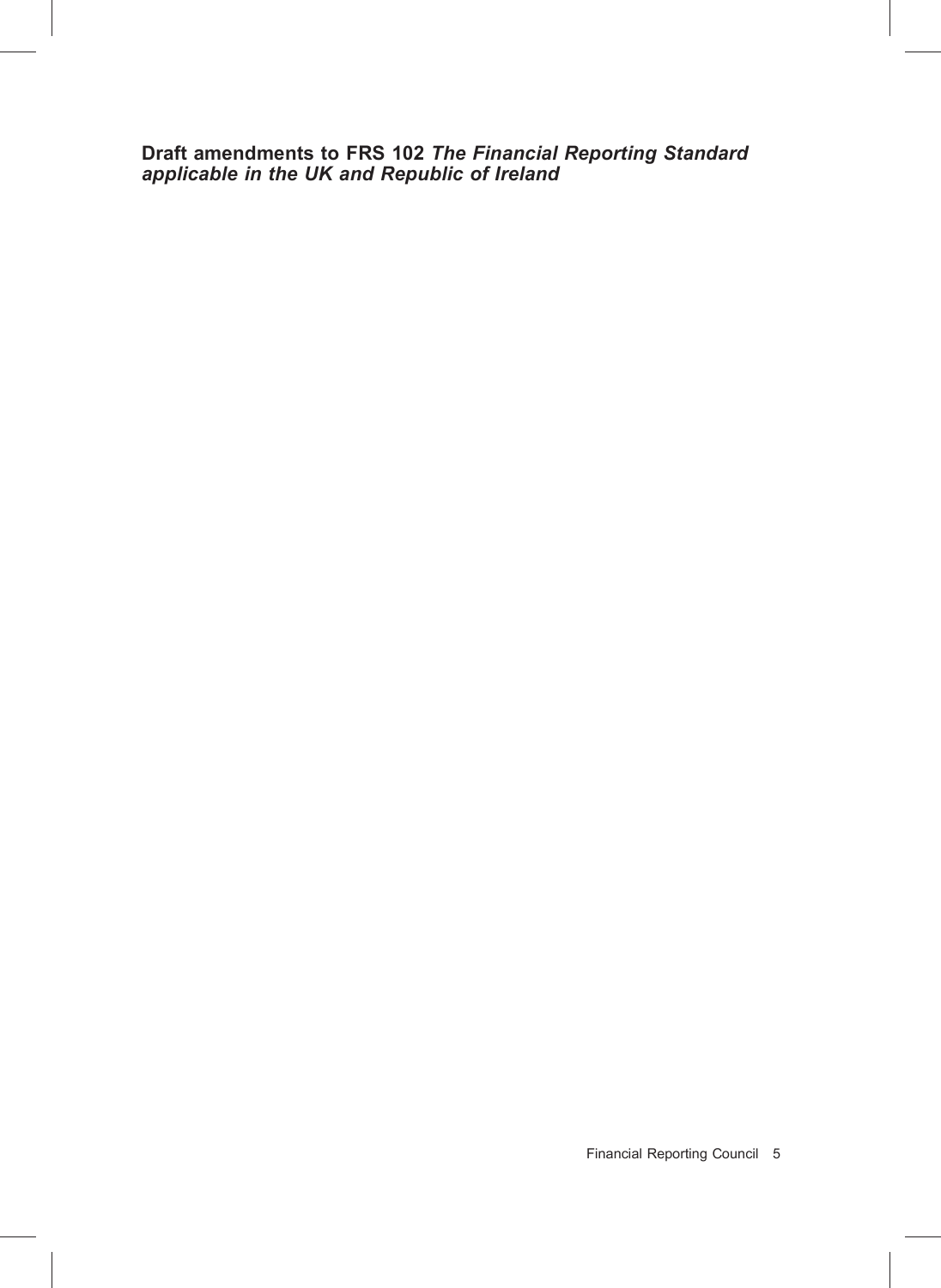## Draft amendments to Section 1 Scope

- 1 The following paragraph sets out the draft amendments to Section 1 Scope (inserted text is underlined).
- 2 The sub-heading and paragraph 1.33 are inserted as follows:

#### COVID-19-related rent concessions beyond 30 June 2021

1.33 In [month 2021] an amendment was made to paragraph 20.15D of this FRS. This amendment is effective for accounting periods beginning on or after 1 January 2021. Early application is permitted. If an entity applies this amendment to an accounting period beginning before 1 January 2021 it shall disclose that fact, unless it is a small entity, in which case it is encouraged to disclose that fact.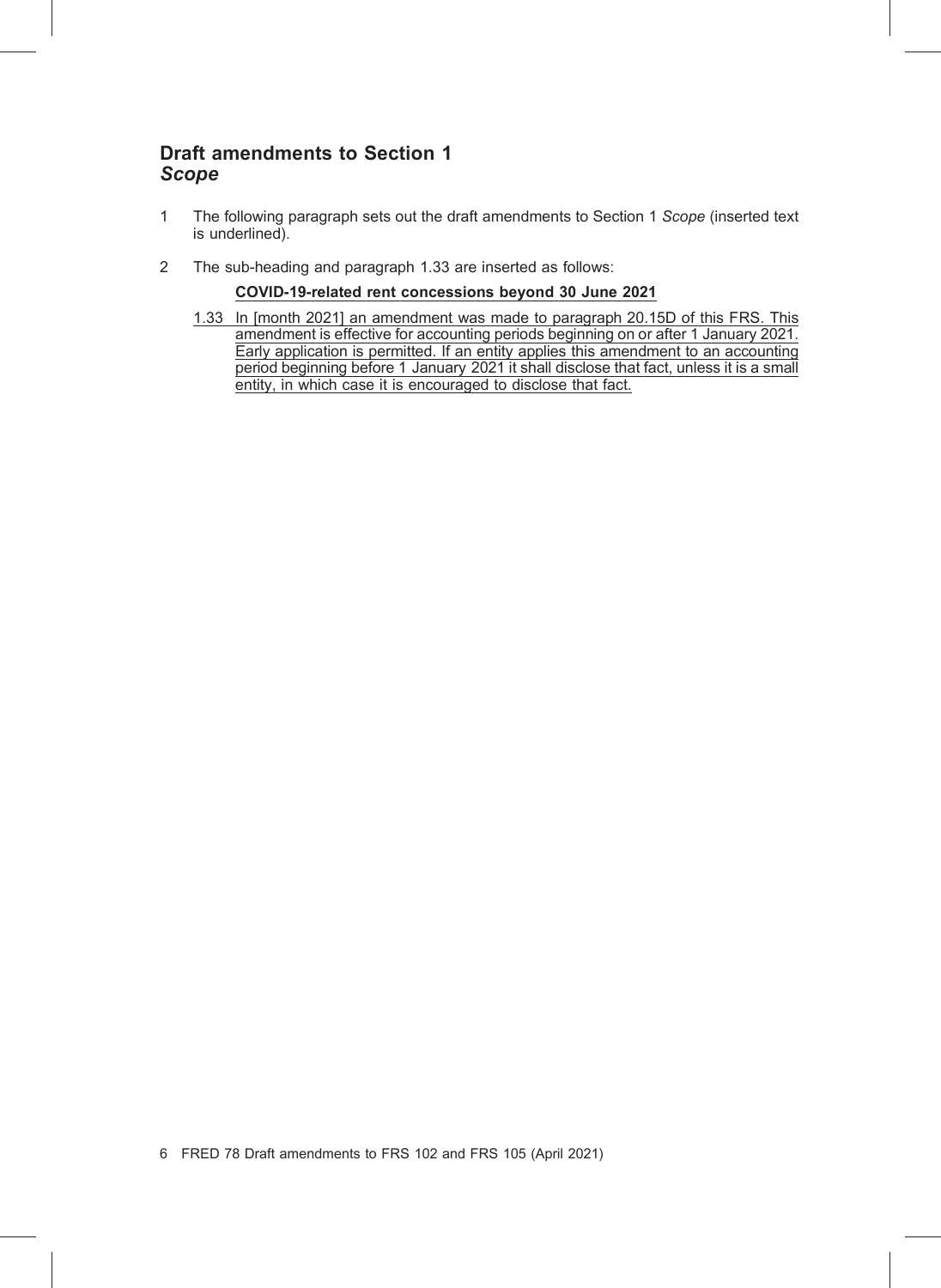## Draft amendment to Section 20 Leases

- 3 The following paragraph sets out the draft amendment to Section 20 Leases (inserted text is underlined, deleted text is struck through).
- 4 Paragraph 20.15D is amended as follows:
	- 20.15D An entity shall apply the requirements in paragraphs 20.15C and 20.25B to temporary rent concessions occurring as a direct consequence of the COVID-19 pandemic if, and only if, all of the following conditions are met:
		- (a) the change in lease payments results in revised consideration for the lease that is less than the consideration for the lease immediately preceding the change;
		- (b) any reduction in lease payments affects only payments originally due on or before 30 June 20212022; and
		- (c) there is no significant change to other terms and conditions of the lease.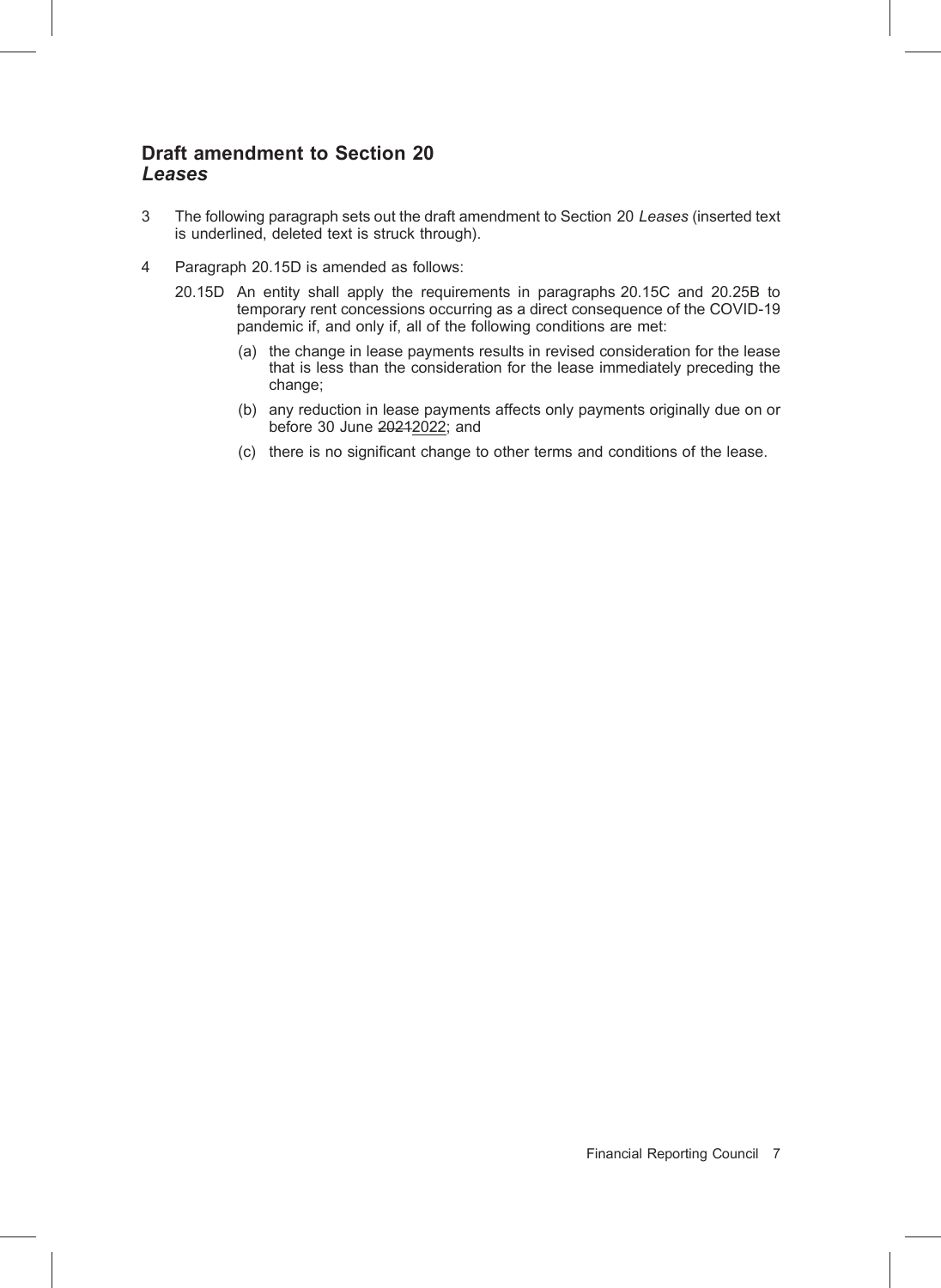Draft amendments to FRS 105 The Financial Reporting Standard applicable to the Micro-entities Regime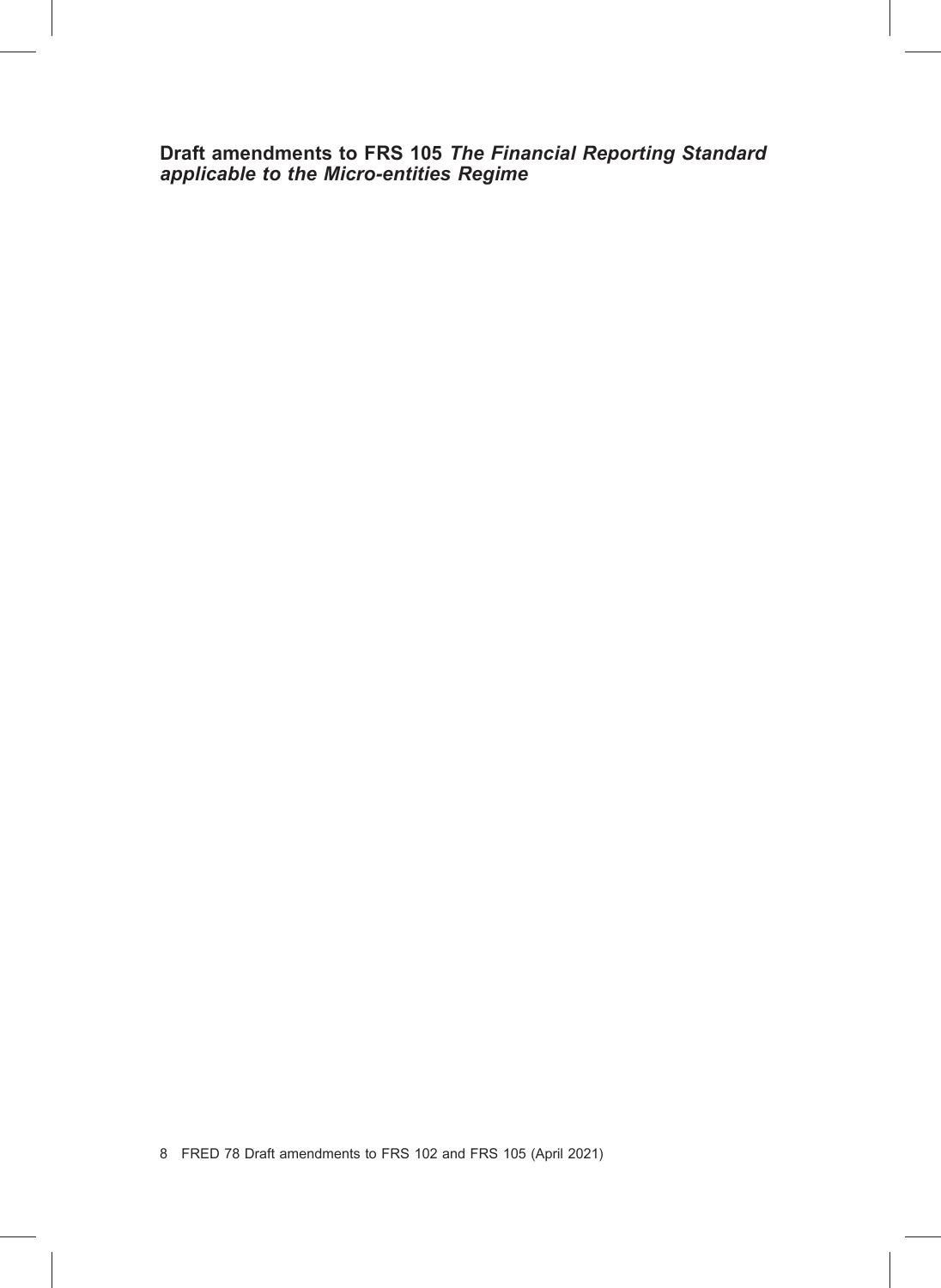## Draft amendments to Section 1 Scope

- 5 The following paragraph sets out the draft amendments to Section 1 Scope (inserted text is underlined).
- 6 The sub-heading and paragraph 1.9 are inserted as follows:

#### COVID-19-related rent concessions beyond 30 June 2021

1.9 In [month 2021] an amendment was made to paragraph 15.16B of this FRS. This amendment is effective for accounting periods beginning on or after 1 January 2021. Early application is permitted.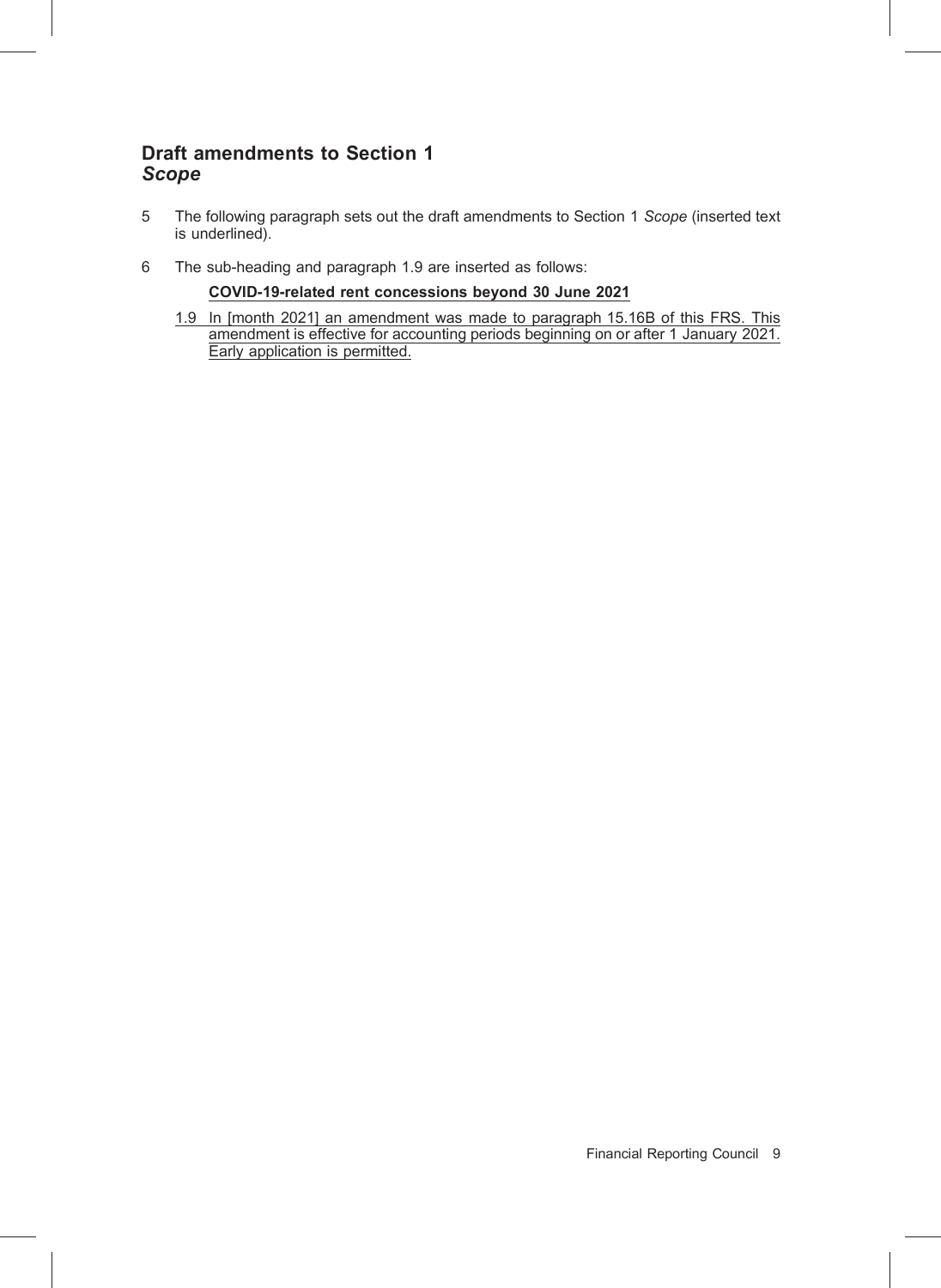## Draft amendment to Section 15 Leases

- 7 The following paragraph sets out the draft amendment to Section 15 Leases (inserted text is underlined, deleted text is struck through).
- 8 Paragraph 15.16B is amended as follows:
	- 15.16B An entity shall apply the requirements in paragraphs 15.16A and 15.25A to temporary rent concessions occurring as a direct consequence of the COVID-19 pandemic if, and only if, all of the following conditions are met:
		- (a) the change in lease payments results in revised consideration for the lease that is less than the consideration for the lease immediately preceding the change;
		- (b) any reduction in lease payments affects only payments originally due on or before 30 June 20212022; and
		- (c) there is no significant change to other terms and conditions of the lease.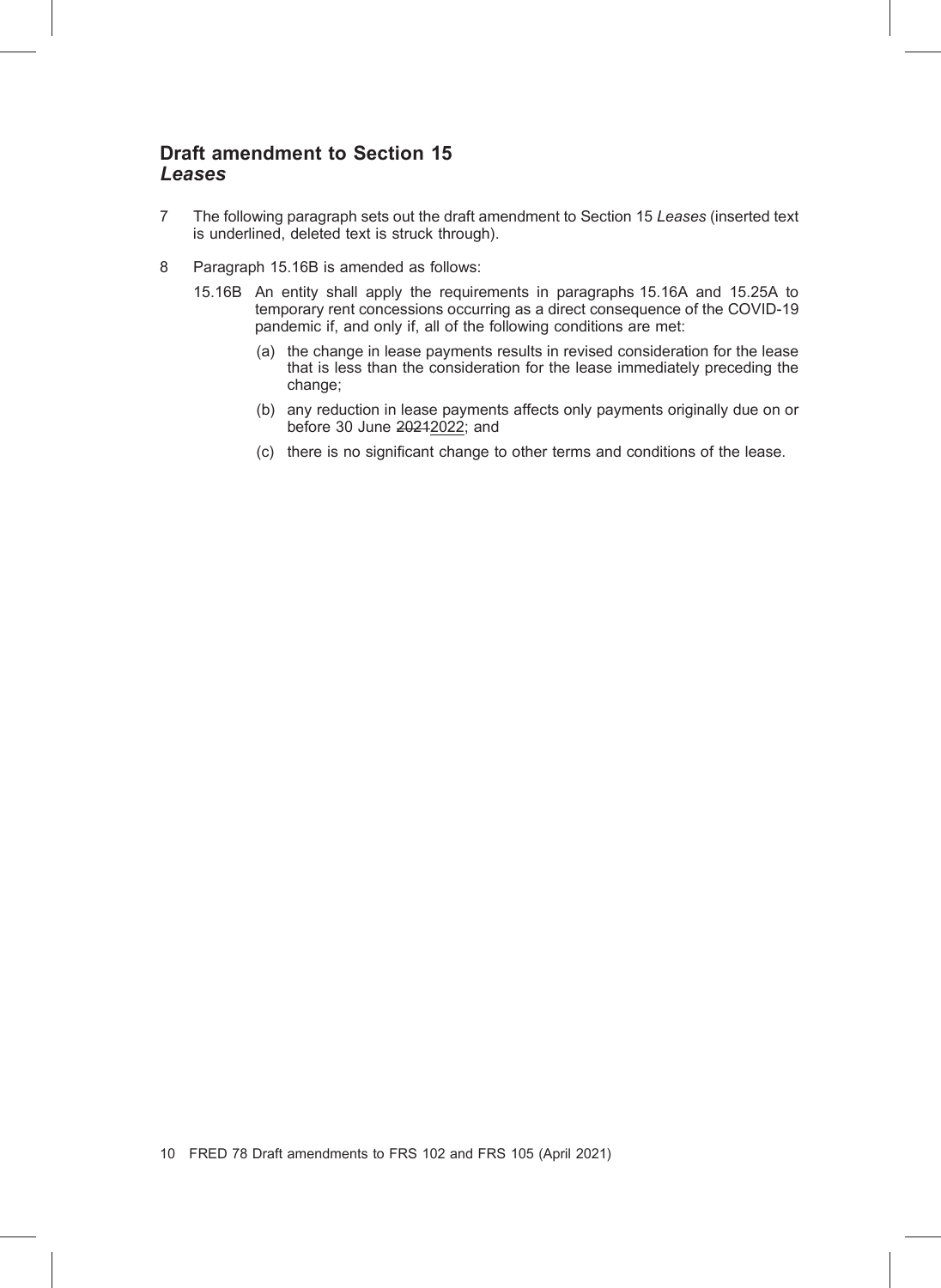## Basis for Conclusions FRED 78 Draft amendments to FRS 102 The Financial Reporting Standard applicable in the UK and Republic of Ireland and FRS 105 The Financial Reporting Standard applicable to the Micro-entities Regime – COVID-19-related rent concessions beyond 30 June 2021

This Basis for Conclusions accompanies, but is not part of, this Financial Reporting Exposure Draft and summarises the main issues considered by the Financial Reporting Council (FRC) in developing FRED 78 Draft amendments to FRS 102 The Financial Reporting Standard applicable in the UK and Republic of Ireland and FRS 105 The Financial Reporting Standard applicable to the Micro-entities Regime – COVID-19-related rent concessions beyond 30 June 2021.

When these proposals are finalised, the Basis for Conclusions accompanying FRS 102 and FRS 105 will be updated.

#### **Objective**

- 1 In developing financial reporting standards, the overriding objective of the FRC is to enable users of accounts to receive high-quality understandable financial reporting proportionate to the size and complexity of the entity and users' information needs.
- 2 In achieving this objective, the FRC aims to provide succinct financial reporting standards that:
	- (a) have consistency with global accounting standards through the application of an IFRS-based solution unless an alternative clearly better meets the overriding objective;
	- (b) balance improvement, through reflecting up-to-date thinking and developments in the way businesses operate and the transactions they undertake, with stability;
	- (c) balance consistent principles for accounting by all UK and Republic of Ireland entities with proportionate and practical solutions, based on size, complexity, public interest and users' information needs;
	- (d) promote efficiency within groups; and
	- (e) are cost-effective to apply.

#### COVID-19-related rent concessions beyond 30 June 2021

- 3 In October 2020, FRS 102 was amended to require entities to recognise changes in operating lease payments that occur as a direct consequence of the COVID-19 pandemic, and meet specified conditions, on a systematic basis over the periods that the change in lease payments is intended to compensate. The treatment was considered to reflect the economic substance of the intended benefit of these concessions and the circumstances in which they had been granted, where there had typically been a temporary reduction in the lessee's benefit from the use of the leased asset due to pandemic restrictions. As the accounting model for operating leases in FRS 102 is the same as FRS 105, similar amendments were made to FRS 105.
- 4 Amongst other conditions, the requirements introduced by the amendments apply to concessions that result in a reduction to only lease payments originally due on or before 30 June 2021. If reductions in lease payments extend beyond 30 June 2021, the concession in its entirety would not be within scope. This time condition was intended to limit the requirements to those concessions where the treatment is expected to be reflective of the substance of the concession and achieve consistency of reporting over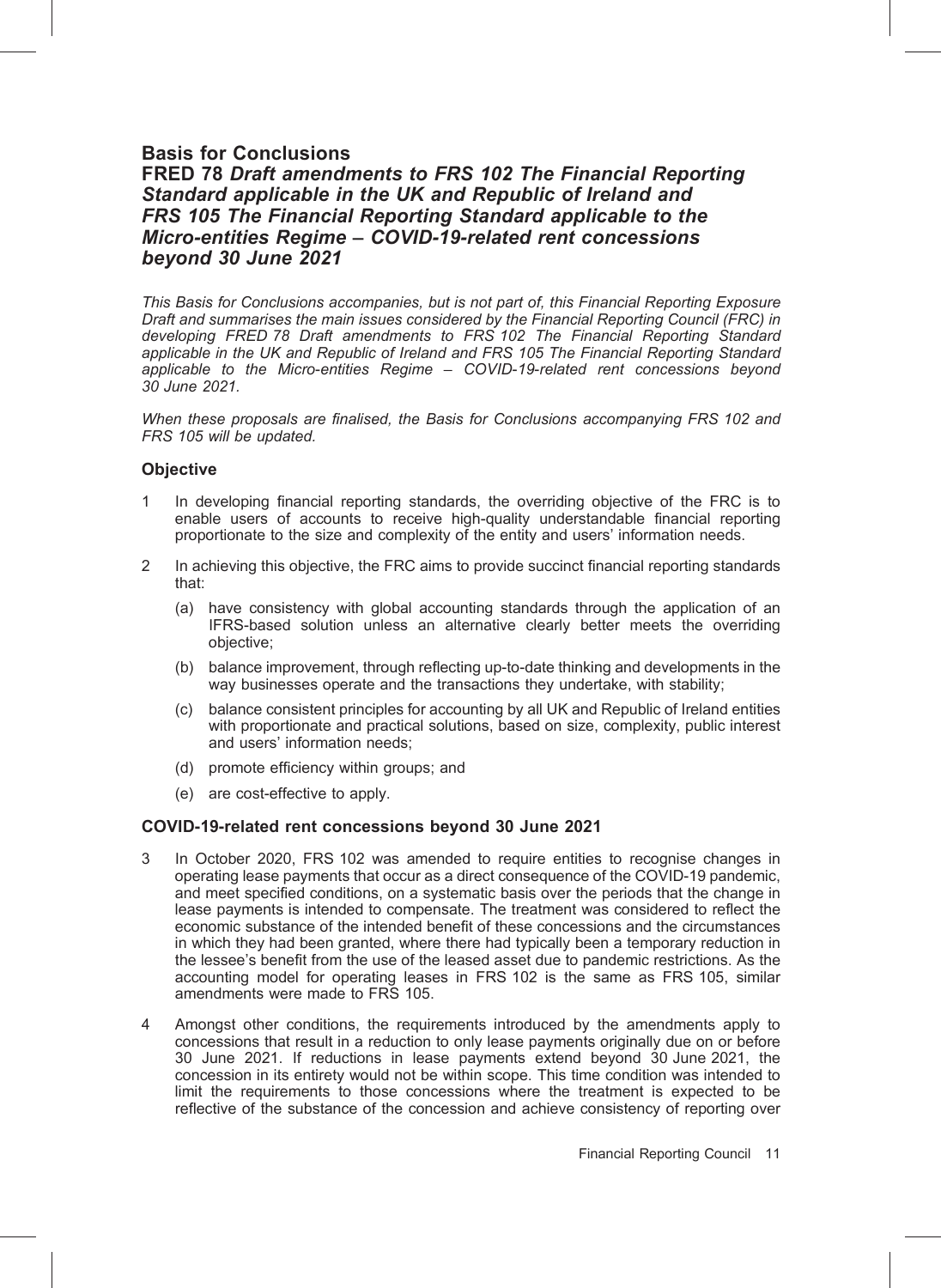this period. It was also included to help ensure that the requirements are not applied to longer-term concessions when it may be more appropriate to recognise the impact of those changes in lease payments on another basis.

5 Many lessees continue to be granted rent concessions as a result of the COVID-19 pandemic. In general, these concessions are being granted under the same circumstances as those that existed when the requirements were originally developed. Although governments' plans to ease restrictions over the coming months are expected to change these circumstances, there is a risk that the existing time condition will not cover rent concessions that are similar in substance to those covered by the original requirements. Therefore, we believe it is necessary to extend the existing timeframe to ensure that concessions with similar characteristics that occur in similar circumstances are accounted for consistently and in a way that best reflects their substance.

#### Proposed extension

- 6 The proposed amendments extend the requirements so that they apply to rent concessions for which any reduction in lease payments affects only payments originally due on or before 30 June 2022, provided the other conditions are met. This allows for rent concessions being granted that reduce lease payments due after 30 June 2021 which are similar in substance to those concessions where the requirements currently apply.
- 7 The rationale explained in paragraph 4 of limiting the application of the requirements to a particular timeframe is still considered appropriate. The time condition remains necessary to reduce the risk that the requirements are interpreted differently and applied inconsistently.
- 8 When deciding how far to extend the existing time condition, the FRC considered the current situation and prospects faced by entities in the UK and Republic of Ireland, as well as other international developments that might impact these entities. The proposed timeframe is considered sufficient to cover those periods where concessions will be granted in circumstances similar to those that existed when the original amendments were developed. It is also intended to help avoid any further amendments being made to the condition, therefore providing certainty about the period over which the requirements apply. However, the requirements will continue to be kept under review in the light of future changes.
- 9 Consideration was also given to the risk of the treatment being applied too broadly as a result of extending the time condition. It was concluded that the frequency with which temporary COVID-19-related rent concessions are likely to be granted may decline in the future as pandemic restrictions are lifted, and that the other criteria for applying the requirements also mitigate this risk.

#### Effective date

- 10 The proposed effective date is accounting periods beginning on or after 1 January 2021, with early application permitted. The FRC expects to finalise these amendments in the first half of 2021. An entity will have the option to apply the amendments in financial statements that are not yet authorised for issue at the date the amendments are issued.
- 11 These timings mean it is possible that an entity could authorise financial statements for issue before these amendments are issued which reflect rent concessions that meet the specified conditions as a result of the amendments. Whilst such instances are expected to be rare, in the absence of specific transitional provisions, the existing requirements of FRS 102 and FRS 105 require entities to apply these amendments retrospectively. Retrospective application ensures that these concessions are accounted for consistently across those reporting periods when they are expected to most commonly occur. Although the potential difficulties of this approach are acknowledged, the required accounting is not considered unduly complex.
- 12 FRED 78 Draft amendments to FRS 102 and FRS 105 (April 2021)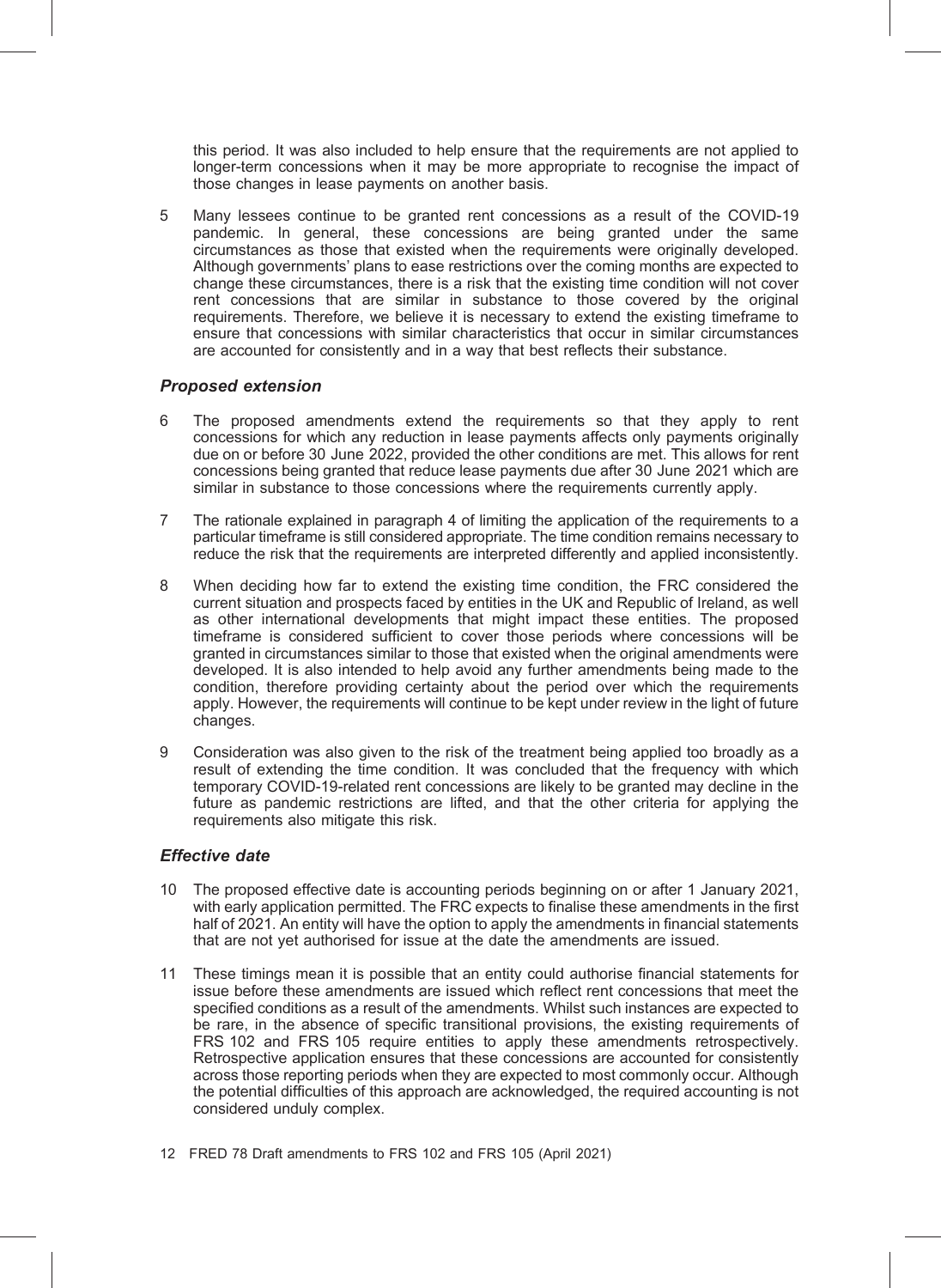## Consultation stage impact assessment

## Introduction

1 The Financial Reporting Council (FRC) is committed to a proportionate approach to the use of its powers, making effective use of impact assessments and having regard to the impact of regulation on small enterprises.

## Draft amendments to FRS 102 and FRS 105

- 2 These proposals will only affect entities that agree temporary rent concessions as a direct consequence of the COVID-19 pandemic which result in a reduction to lease payments originally due after 30 June 2021, but not beyond 30 June 2022; and meet the other conditions in FRS 102 and FRS 105 that require entities to recognise changes in operating lease payments on a systematic basis over the periods that the change is intended to compensate.
- 3 The proposals extend the time conditions that apply to the existing requirements in FRS 102 and FRS 105 which specify how changes in operating lease payments that arise from COVID-19-related rent concessions should be recognised. As the circumstances that existed when these requirements were originally developed may extend beyond June 2021, the proposed extension will allow concessions with similar characteristics that occur in similar circumstances to be accounted for consistently. This will improve the ability of users to compare the financial statements of different entities.
- 4 The proposals require entities to recognise those changes that reduce lease payments in this extended period, and meet the other specified conditions, on a systematic basis over the periods that the change is intended to compensate, rather than the impact of the change being extended into future periods. This is considered to more accurately reflect the temporary nature of these concessions and provide more useful information to users.
- 5 These proposals introduce no other changes to the requirements of FRS 102 and FRS 105 for this transaction. For this reason, they are expected to be easy to apply and are not expected to increase the costs of preparing financial statements.

## **Conclusion**

6 Overall, the FRC believes that the draft amendments to FRS 102 and FRS 105 will have a positive impact on the relevance and consistency of reporting by entities.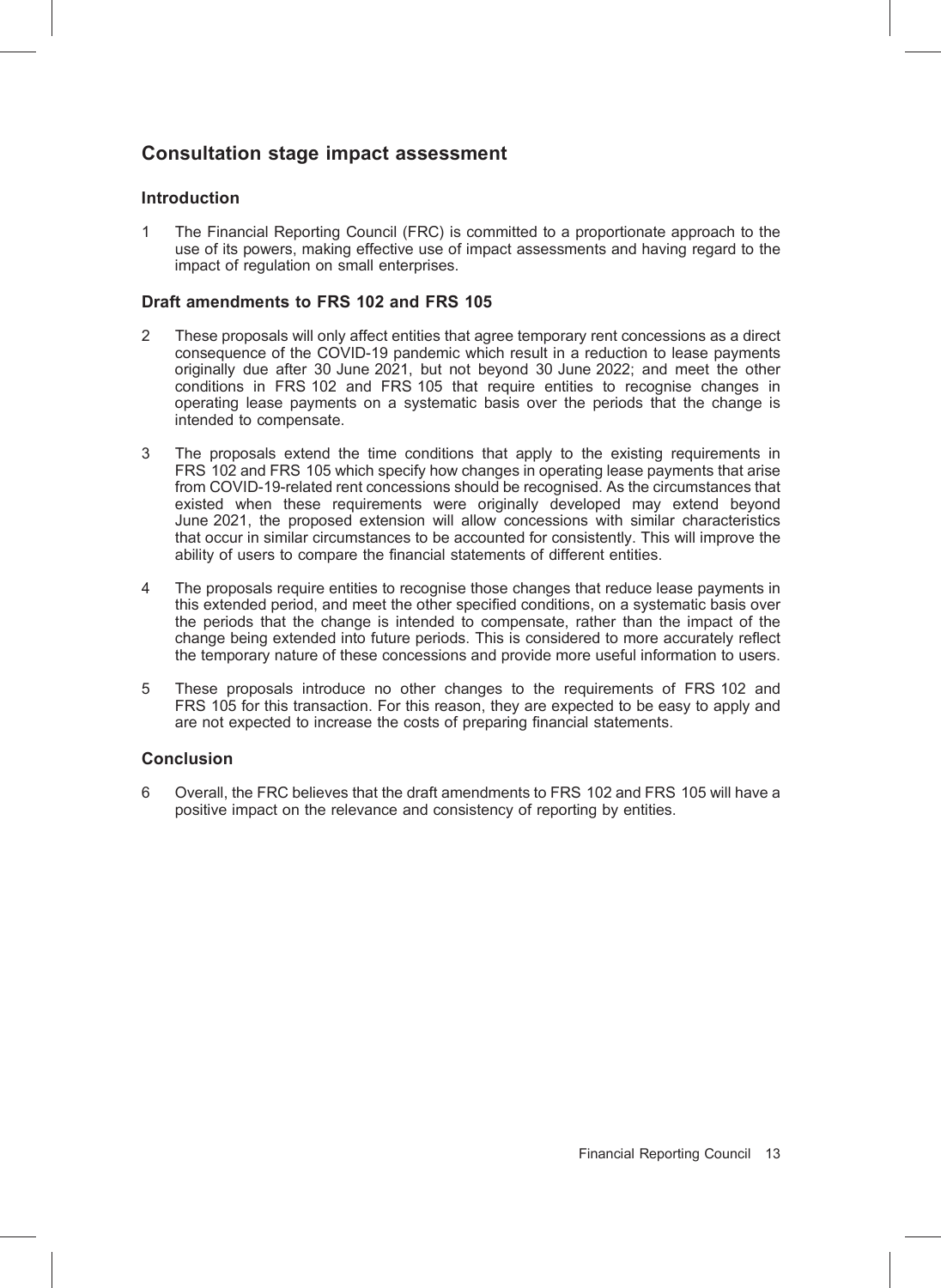14 FRED 78 Draft amendments to FRS 102 and FRS 105 (April 2021)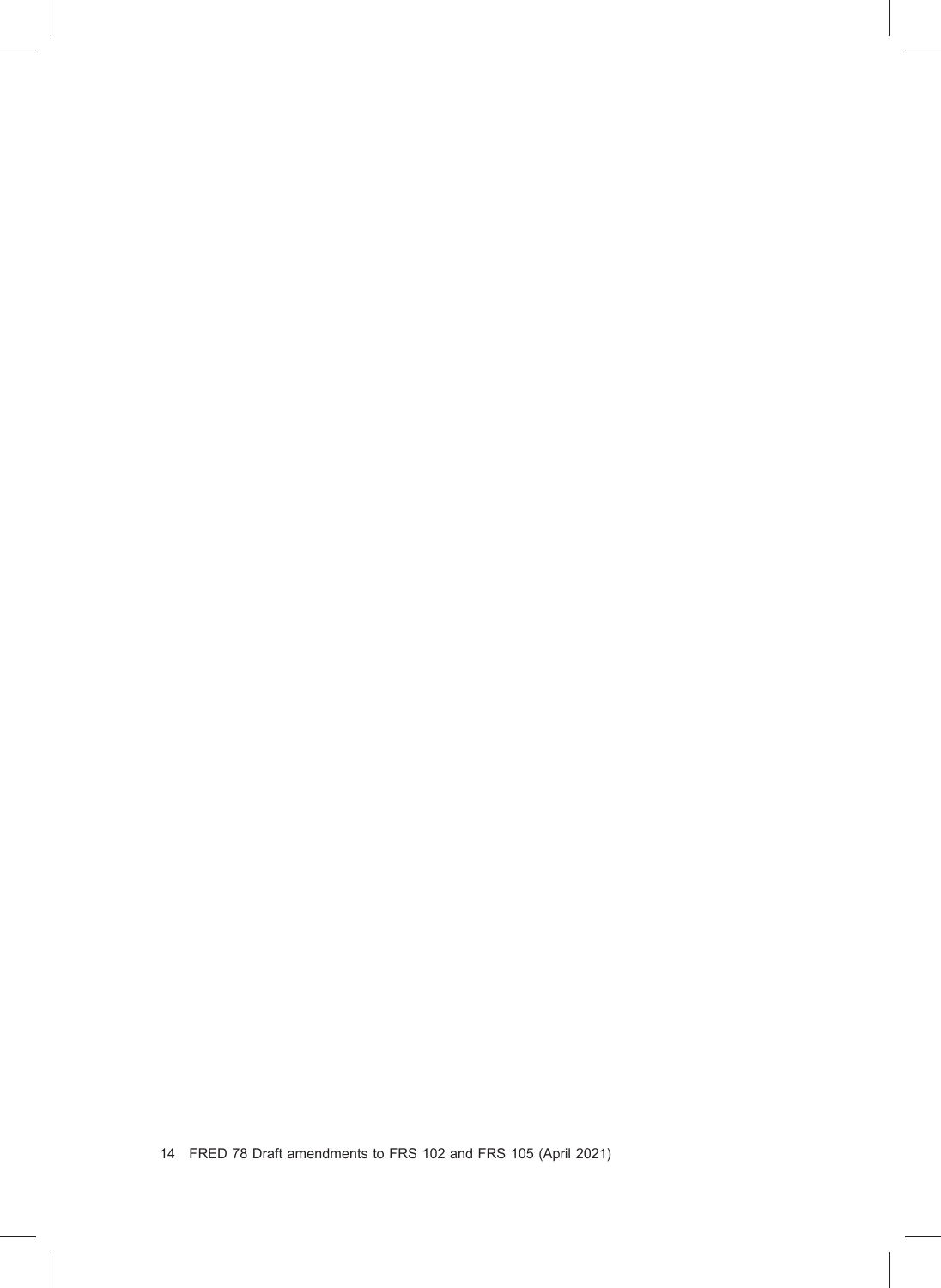This draft is issued by the Financial Reporting Council for comment. It should be noted that the draft may be modified in the light of comments received before being issued in final form.

For ease of handling, we prefer comments to be sent by e-mail to:

ukfrs@frc.org.uk

Comments may also be sent in hard copy to:

Easton Bilsborough Financial Reporting Council 8<sup>th</sup> Floor 125 London Wall London EC2Y 5AS

Comments should be despatched so as to be received no later than 11 May 2021. If you have sent a copy of your response electronically, there is no need to send an additional hard copy.

The FRC's policy is to publish on its website all responses to formal consultations issued by the FRC unless the respondent explicitly requests otherwise. A standard confidentiality statement in an e-mail message will not be regarded as a request for non-disclosure. The FRC does not edit personal information (such as telephone numbers or postal or e-mail addresses) from submissions; therefore, only information that you wish to be published should be submitted.

The FRC aims to publish responses within 10 working days of receipt.

The FRC will publish a summary of the consultation responses, either as part of, or alongside, its final decision.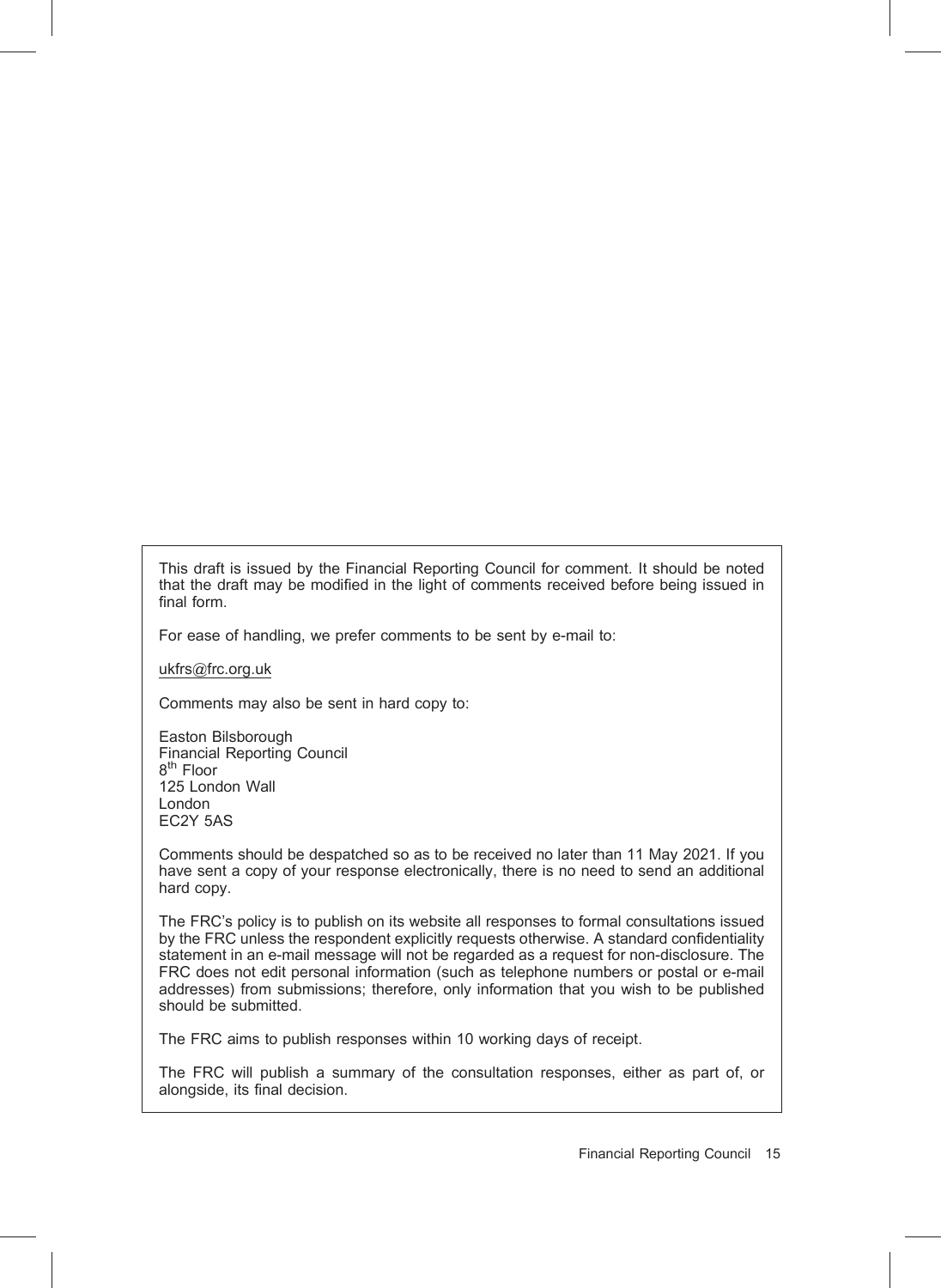

#### COPYRIGHT NOTICE

IFRS<sup>®</sup> Standards together with their accompanying documents are issued by the International Accounting Standards Board:

7 Westferry Circus, Canary Wharf, London, E14 4HD, United Kingdom. Tel: +44 (0)20 7246 6410 Fax: +44 (0)20 7246 6411 Email: info@ifrs.org Web: www.ifrs.org

Copyright © 2021 IFRS Foundation

The International Accounting Standards Board, the IFRS Foundation, the authors and the publishers do not accept responsibility for loss caused to any person who acts or refrains from acting in reliance on the material in this publication, whether such loss is caused by negligence or otherwise.

IFRS Standards (which include IAS<sup>®</sup> Standards and IFRIC<sup>®</sup> and SIC<sup>®</sup> Interpretations) are copyright of the IFRS Foundation. The authoritative text of IFRS Standards is that issued by the International Accounting Standards Board in the English language. Copies may be obtained from the IFRS Foundation Publications Department. Please address publication and copyright matters to:

IFRS Foundation Publications Department 7 Westferry Circus, Canary Wharf, London, E14 4HD, United Kingdom. Tel: +44 (0)20 7332 2730 Fax: +44 (0)20 7332 2749 Email: publications@ifrs.org Web: www.ifrs.org

All rights reserved. No part of this publication may be translated, reprinted or reproduced or utilised in any form either in whole or in part or by any electronic, mechanical or other means, now known or hereafter invented, including photocopying and recording, or in any information storage and retrieval system, without prior permission in writing from the IFRS Foundation.

## **\$SIFRS**

The IFRS Foundation logo, the IASB logo, the IFRS for SMEs logo, the ''Hexagon Device'', ''IFRS Foundation'', ''eIFRS'', ''IAS'', ''IASB'', ''IASC Foundation'', ''IASCF'', ''IFRS for SMEs'', ''IASs'', ''IFRS'', ''IFRSs'', ''International Accounting Standards'' and ''International Financial Reporting Standards'' are Trade Marks of the IFRS Foundation.